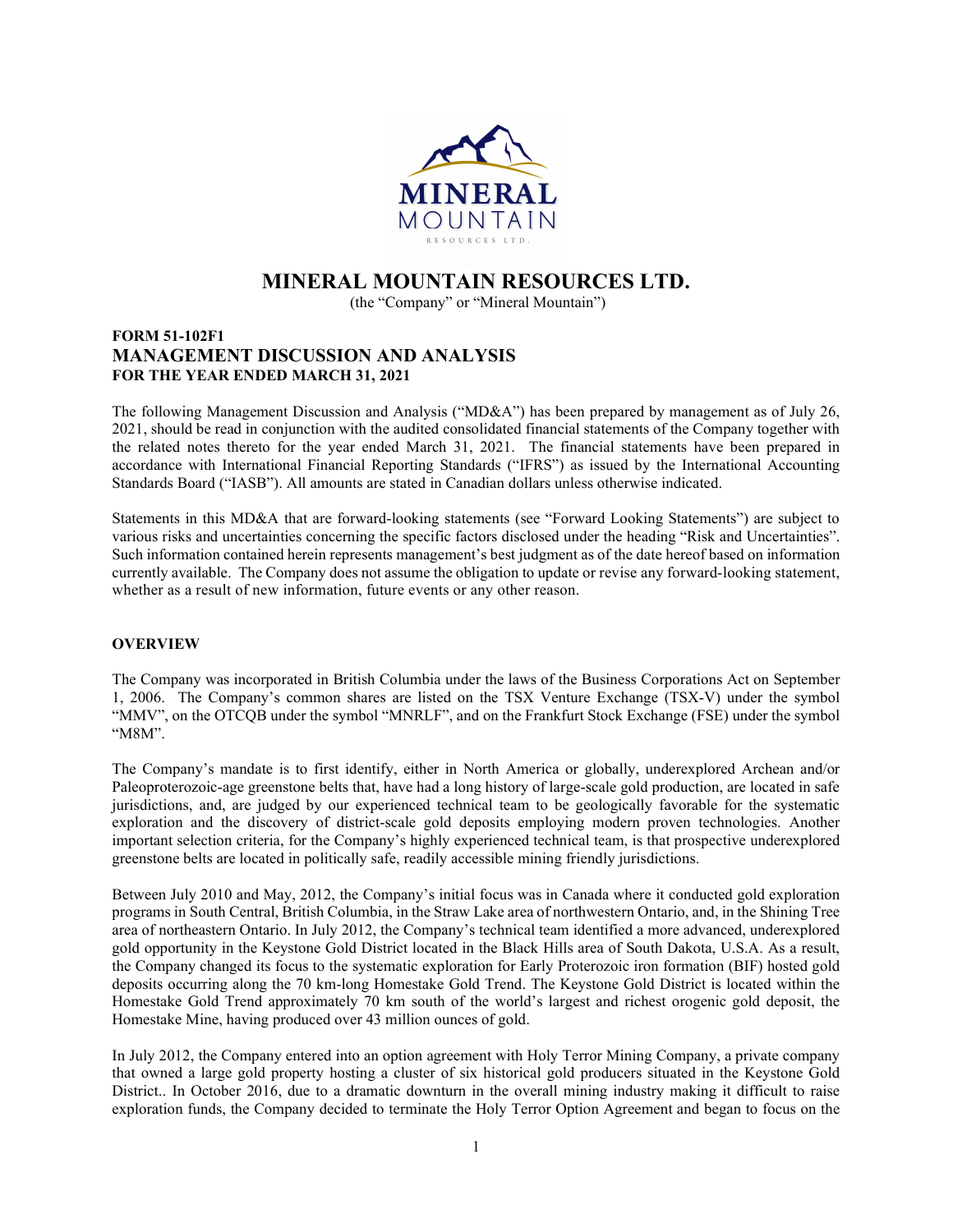Rochford Gold District, also situated along the Homestake Gold Trend 26 km south of the Homestake Mine and 38 km north-northeast of the Holy Terror Project. In all three areas, Homestake Mine, Rochford and Holy Terror, hydrothermal gold mineralization is hosted exclusively in altered and sheared iron formation and produced preferentially from fold structures locally known at the Homestake Mine as "Ledges". Beginning in the fall of 2012, the Company began a program of considerable land consolidation in the Rochford Gold District, by physical claim staking and by mineral property purchases. Coincidentally, the Company systematically acquired a large-scale comprehensive database for the entire Rochford District from 2013 to 2016. In early 2013, the Company completed a high resolution airborne EM and Mag survey (HeliTEM) covering the Company's entire Rochford area land package totaling over 7,500 acres and covering over 30 sq. mi.. Based on the Company's research and it's comprehensive database, Mineral Mountain's technical team concluded that the Rochford District had geological characteristics that were similar to the Homestake Mine host rocks and the district was vastly underexplored especially employing modern technology. Following 3D modelling of the Company's airborne survey, three unusually large magnetic bodies associated with gold-hosted banded iron fromation (BIF) were highlighted trending through the Rochford District. Each of the three magnetic bodies were considered to be potential Homestake-style gold targets. The largest magnetic body of the three coincided with the Standby Mine which occurs in a folded plunging syncline. The Standby Mine target is the most advanced gold target in the Rochford District and is believed to have the requisite volume of altered and gold-mineralized iron formation needd to contain an economic resource.The intersection of the regional structure, the Homestake Shear Zone, and the highly deformed and hydrothermally altered iron formation unit hosting the Standby Mine deposit is interpreted to be a strong Homestake-style gold target that warranted a core drilling program. Between February, 2018 and October, 2018, a 9-hole Phase 1 drilling program totaling 2,937 meters was completed under the historical mine workings.. Eight of the nine drill holes intersected Homestake-style gold mineralization across widths of up to 30 meters within the East Limb Structure (Standby Shear Zone) to a vertical depth of 500 meters.

Between October 2019 and March, 2020, the Company completed a 7-hole Phase 2 drill program totaling 2,551.35 meters. Initially, a "pilot hole" was drilled in a SSE direction down the interpreted plunge of the folded syncline and, although it was targeted to test a high grade intersection recorded by Homestake Mine in 1987 about 1800 metres down plunge from surface, this hole was stopped at 720.10 metres primarily due extensive hydrothermal alteration and continuous hole deviations.

In June, 2020, the Company engaged the services of SRK Consulting (Canada) to complete a regional structural geological interpretation of electromagnetic and aeromagnetic data recorded in the Rochford area. In September 2020, the Company commissioned Precision GeoSurveys to conduct a heliborne electromagentic, magnetic survey and radiometric survey at 50-meter flight line intervals in opposite direction (NNW) to the previous airborne survey flown bty the Company in 2013.

In June 2020, the Company staked 3 unpatented BLM mineral claims totaling 61.98 acres (25.08 hectares). On September 1, 2020, the Company paid the renewal fees for 458 BLM unpatented mineral claims located in Pennington and Lawrence Counties.

In October 2020, the Company completed a non-brokered private placement of 2,916,667 units at a price of \$0.30 per unit for gross proceeds of \$875,000. During the year ended March 31 2021, the Company also received gross proceeds of 1,555,050 from the exercise of stock options and warrants.

### Impact of Covid-19

In March 2020 the World Health Organization declared coronavirus COVID-19 a global pandemic. The Company announced its COVID-19 initiatives that the Company is complying with governmental orders and advice, and internal company protocols on travel restrictions, social distancing, and allowable business activities during the ongoing COVID-19 pandemic in order to keep Company personnel, contractors and local community contacts safe during this uncertain period. Management will continue to assess the timing of when active drilling and fieldwork can be resumed. Currently, all Company personnel are working remotely but in regular voice and data communications as the Company progresses the compilation and targeting.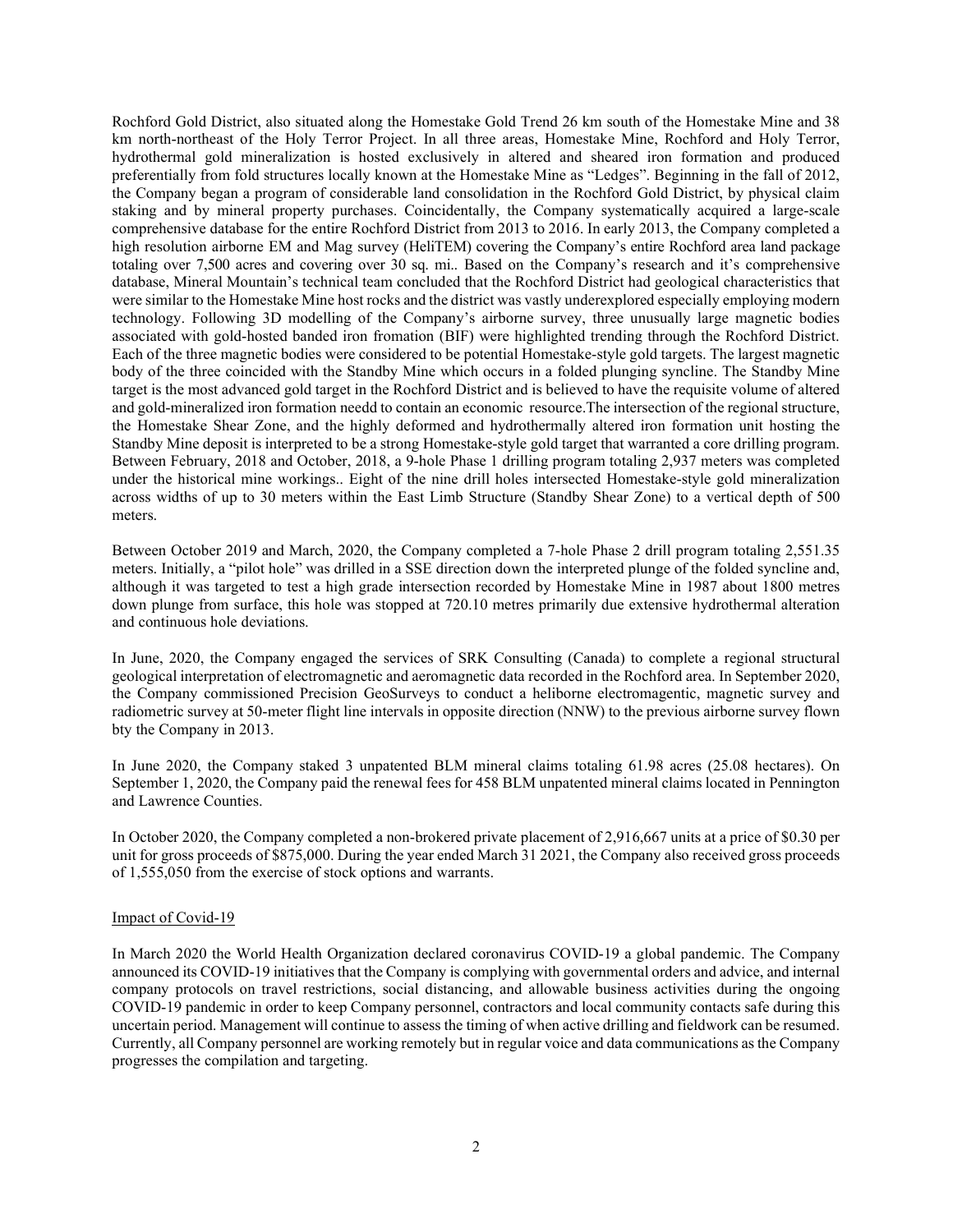This contagious disease outbreak, which has continued to spread, and any related adverse public health developments, has adversely affected workforces, economies, and financial markets globally, potentially leading to an economic downturn. It is currently not possible for the Company to predict the duration or magnitude of the adverse results of the outbreak and its effects on the Company's business or ability to raise funds. The Company is closely monitoring the impact of the pandemic on all aspects of its business.

# Standby Gold Project (2012 –2020)

# Note: In previous management discussions and analysis, the Standby Gold Project was previously referred to as the "Rochford Gold Project" or "Rochford Project". The project name was changed to avoid confusion with the Rochford Gold District.

As part of the Company's extensive research and geological assessment of the local area's unique gold potential along the Homestake Gold Corridor, the Company's technical team identified the Rochford Gold District in late 2012 to be a highly prospective, under-explored Paleoproterozoic greenstone belt that, based on recent studies, was considered to have the strong potential to discover other Homestake-style gold hosted iron formation deposits. While conducting field traverses in the Rochford area, the team found that, due to the downturn in the mining industry, a number of past gold producers were open for claim staking and, as a result, a contiguous segment of the Homestake Gold Corridor hosting several historical small high grade gold producers were consolidated by Mineral Mountain. In all, over 7,500 acres were staked as unpatented mineral claims by the Company in the Rochford District and the Standby Mine Property totaling 67.45 acres (27 hectares was purchased.

The Rochford Gold District is located 27 kilometers (16 miles) south of the Homestake Mine and is situated along the northwest-southeast trending Homestake Gold Trend which has been traced by mapping for about 70 km (44 miles) in length. Consistent with the Company's mandate, the Rochford District was determined to have a remarkably similar geological environment to the Homestake Mine area. Through due diligence by the Company's technical team, it was determined that the Rochford Gold District had not been the focus of systematic exploration by either major gold producers or by junior mining companies since 1997. In fact, the most serious exploration for gold occurred between 1986 and 1989. Historically, land tenure in the area was fragmented with multiple property owners and, as a result, was never consolidated by past explorers. During the last positive gold cycle the mining industry experienced between 2004 and 2010, exploration in the Rochford District was sporadic and not concentrated. As a result, compared to other global prospective greenstone belts, this district remained largely under-explored primarily because modern exploration techniques, in general, were not employed along the Homestake Gold Trend.

In the fall of 2012 and early 2013, the Company began an aggressive program of land consolidation in the Rochford District initially acquiring, by professional claim staking, a total of 289 unpatented mineral claims covering a number of historical gold producers associated with folded banded iron formation (BIF). Subsequently, in February 2013, the Company conducted a low level, high resolution helicopter-borne HeliTEM magnetic and electromagnetic survey covering a 30 sq. km area encompassing the Company's 289 unpatented mineral claims and a broader area covering the most prospective portion of the Rochford greenstone belt. The survey was able to trace multiple sub-parallel bands of iron formation, similar to those hosting the Homestake Mine (which produced over 43 million ounces of gold over a 125 year-period) trending through the project area in a northeast southwest direction, some of which were not exposed on surface.

Following a field assessment of the airborne magnetic and electromagnetic trends and a search of the local mineral titles and ownership, the Company launched an aggressive program of additional land consolidation, entering into an option to purchase agreement for the historical Standby Mine patents and acquiring the most comprehensive database ever assembled for the Rochford Gold District. With the discovery of the Homestake Mine in 1875, a major staking rush took place along the entire Homestake Gold Trend, a distance of approximately 70 kms. The Rochford Gold District was blanketed by multiple land holders and ownership along the belt was very fragmented. Beginning in late 2012, the Company, for the first time, consolidated the most prospective land and mineral rights in the Rochford District and assembled the comprehensive database assembled for the Rochford District. The database included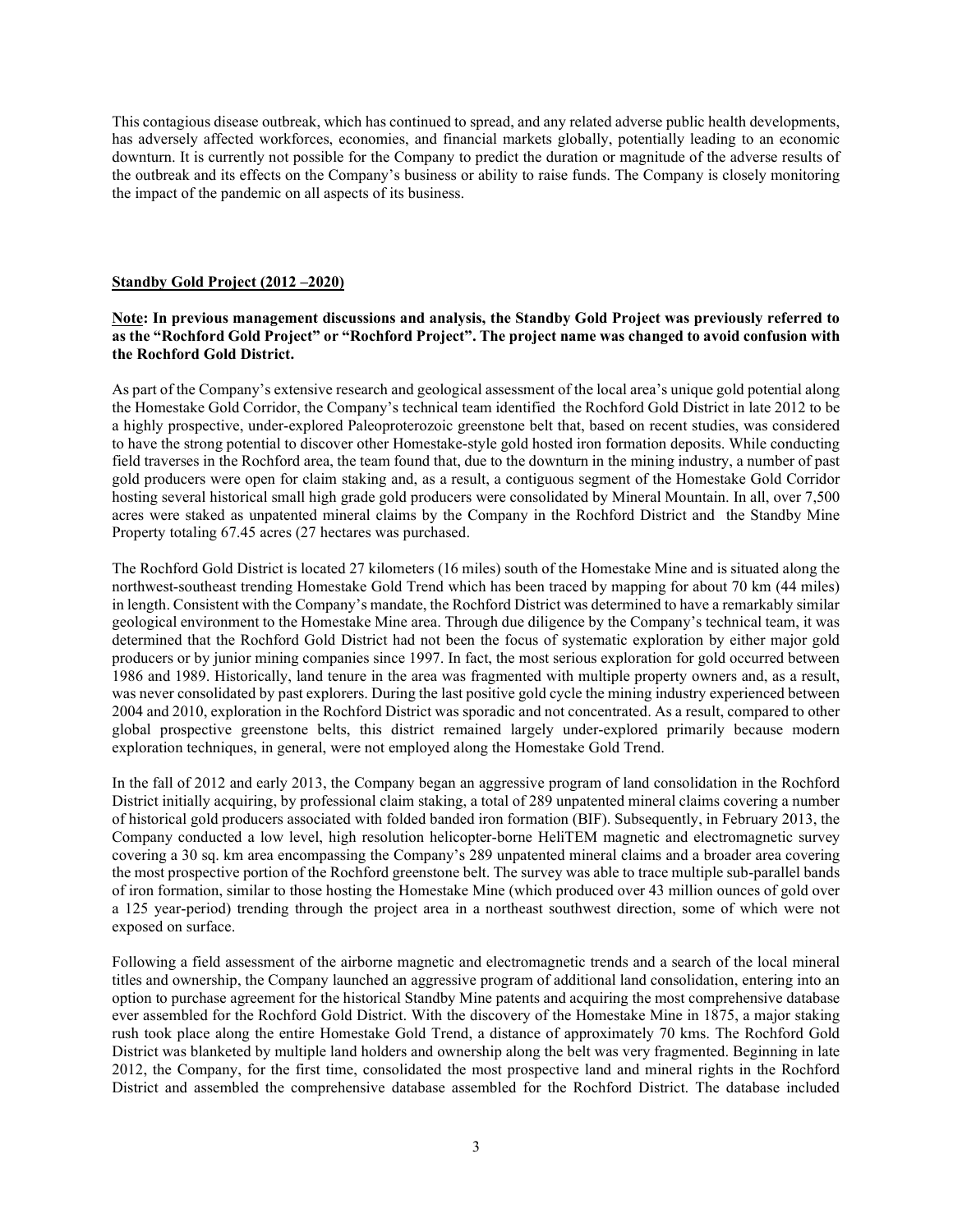historical diamond drilling completed by six major gold companies estimated to exceed \$US 20 million in historical exploration costs.

On March 1, 2016, the Company announced the purchase of two (2) strategically located gold properties totaling 19 unpatented lode mineral claims totaling 380 acres (152 hectares) from BHB Partners, the South Standby and the Cochrane South properties. As well, the Company assembled a comprehensive database consisting of over \$US 20 million in historical exploration costs completed by six major gold companies. On June 22, 2016, the Company staked an additional 37 unpatented lode mineral claims totaling 606 acres (242 hectares) south of the South Standby property acquired from BHB Partners. The claims were staked to provide better coverage along the 5.5 km long Standby-South Standby-Lookout Mine structural corridor. On September 2, 2016, the Company signed an Option to Purchase agreement on the historical Standby Mine property consisting of nine (9) contiguous patent claims totaling 67.45 acres (27 hectares). In September 2019, the Company completed the Option to Purchase Agreement thus owning 100% of the Standby patents. In October 2016, the Company purchased a proprietary digital database generated from core diamond drilling that was conducted by Homestake Mining Company between 1967 and 1988, and never before released to the public. The proprietary digital database consisted of 71 diamond drill holes totaling 22,393 meters of which 17 holes totaling 14,723 meters were drilled on the Standby Mine Property.

Between the period from January to June 30, 2017, the Company engaged the services of Earthscan Geoscience, a consulting group specializing in the compilation of the recently acquired comprehensive database. Since the data acquired was from multiple sources and from different generations, Earthscan Geoscience was able to get the data into a workable digital format compatible with several modern software programs. On May 2, 2017, the Company was issued EXNI permit 427 to drill 10,000 meters to define the down plunge extension of the Standby Mine gold deposit and was granted a water use permit for drill testing purposes. A diamond drill contract to drill 3,000 meters consisting of a minimum of 9 holes was signed with First Drilling, a Colorado based drill firm, in October 2017.

From February 11th, 2018 through to end of March, 2018 the Company completed 3 of the planned 9 drill holes on the Standby Mine patents totaling 1,322 meters, All three drill holes tested the upper 320 meters of the East Limb Structure. The drill program was voluntarily halted due to degrading road conditions due to spring thawing. Following the upgrading of the access road, drilling resumed on June 4, 2018. Between that period and August  $7<sup>th</sup>$ , 2018, the Company completed an additional three (3) holes for a grand total of 2,155 meters drilled to date. Finally, between August 8<sup>th</sup> and September 5<sup>th</sup>, 2018, the Company completed an additional 3 holes totaling 782 meters. In all, 9 drill holes totaling 2,937 meters were completed in Phase 1. Based on the positive results recorded in Phase 1, the Company developed a plan to drill a 1600 meter long "trunk hole" down plunge along the East Limb Structure to drill test two historical gold zones previously intersected by Homestake Mining between 1986 and 1987. The deepest gold zone to be tested was at about a 1,000 m veritcal depth. Directional drilling techniques and drill rig capable of drilling to 2800 m depths was used for Phase 2. To accomplish the deep drill testing, a total of 4,000 meters of drilling was planned for Phase 2. In September / October 2019, the Company recently closed a non-brokered private placement and raised an aggregate of \$2,409,130.

The Phase 2 drill program was intiated on September 27, 2019 with the "trunk hole" (ST19-011) attaining a down plunge total depth of 1050 m. ST19-011 was terminated in early December 2019 due to difficulties in maintaining the desired dip and angle of this hole. A second hole, ST19-012, was drilled to test the down dip extension of Target #1 prior to the holiday period. Drilling was halted on December 18<sup>th</sup>, 2019 and from October 2019 through to March 2020 a total of 2,551.35m were completed.

As of the date of this report, the Company controls a 100% interest in 461 unpatented lode mineral claims totaling 7,577.79acres (3,066.73) hectares in the Rochford District and nine (9) patented claims totaling 67.45 acres (27 hectares) for a grand total of 7,645.24 acres (3,094.03 hectares) owned by the Company in the Rochford District.

# MINERAL EXPLORATION ACTIVITIES

### Standby Gold Project, Black Hills of South Dakota

The Rochford Gold District is situated within the Homestake Gold Trend 27 kilometers (16 miles) south-southwest of the Homestake Mine, one of the largest gold producers in North American history and the largest iron formation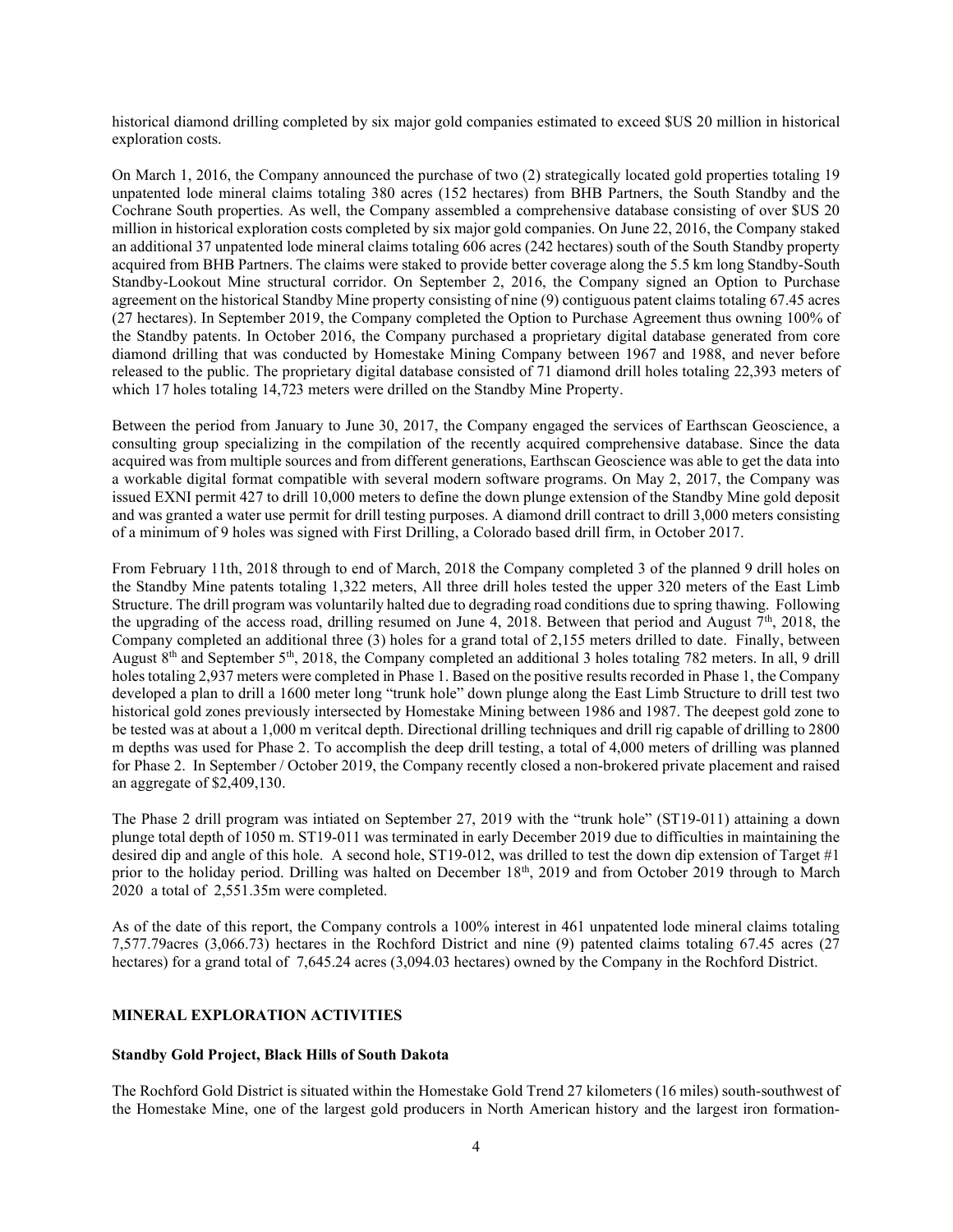hosted gold deposit of its kind in the world. The Company's experienced technical team concluded that, the Homestake Mine and the Rochford District were remarkably similar in host rock composition, structural style, metamorphic grade, and gold mineralization concluding that the Rochford District had the potential to contain more than one economic gold deposit. More than 45,000,000 ounces of gold have been produced from the Black Hills, with the majority from the world famous Homestake Mine (~43,000,000 ounces of Au) in Lead, South Dakota.

In late 2012, the Company acquired a significant presence in the Rochford District by staking 289 unpatented mineral claims totaling 4,474 acres (1,810 hectares) covering a 7 km by 2 km segment. The claims were staked to cover 9 historical past high grade gold producers.

Between February and March, 2013, the Company completed a HeliTEM electromagnetic and magnetic airborne geophysical survey over the Standby Project area totalling 977.4 line km. Following further research, due diligence and numerous site visits to the Rochford District, in October 2015, the Company purchased two strategically located gold properties totaling 19 unpatented mineral claims and a comprehensive database that was never previously disclosed consisting of over \$US 20 million in historical exploration (primarily diamond drill results) from BHB Partners, a US based private group of geologists. The database and two gold properties were purchased for 4 million post-consolidated shares of the Company and no cash payment.

In mid-March, 2016, the Company increased its landholdings in the Rochford District by staking an additional 37 unpatented mineral claims to provide better coverage along the Standby Mine-South Standby-Lookout Mine 5.5 km long structural corridor. By mid-March, the Company had assembled a total of 345 unpatented mineral claims totaling 5,447 acres (2,204 hectares).

On September 12, 2016, the Company signed an exploration agreement with an option to purchase a 100-% interest in the historic Standby Mine property, a "turn of the century" high grade gold producer located in Pennington County and consisting of 9 contiguous patent claims totaling 67.45 acres. Gold mineralization at the Standby Mine is hosted in a synclinally folded, southeasterly plunging gold-hosted iron formation geologically similar to the Ledge-type deposits developed at the Homestake Mine. The Company also increased its landholdings in the Rochford District by staking an additional 113 unpatented mineral claims along the Standby Mine-South Standby-Lookout Mine. By end of March 2017, the Company had assembled a total of 458 unpatented mineral claims totaling 7,291 acres (2,951 hectares).

In April 2017, the Company engaged to services of Condor Geophysical Consulting based in Colorado, USA to conduct a Geo Interpretation of the magnetic data and a geophysical assessment of the airborne survey flown for the Company by Fugro in 2013. A final report was received from Condor in September 2017. In addition, the Company engaged the services of FMG Engineering, a local consulting firm based in Rapid City to assist the company to apply for drill permits on both the Standby Mine patented and on the Company's 100% owned unpatented claims located immediately south of the Cochrane gold deposit.

In October 2017, the Company signed a drilling contract with First Drilling, a Colorado-based drill contractor, to drill up to 12 holes on the Standby Mine patents. On February 11, 2018, drilling began and by September 5, 2018 nine holes of the planned twelve holes totaling 2,937 meters were completed. The deepest hole in Phase 1 tested the East Limb Structure to about 500 meters below the Standby Mine workings. Phase 1 drill results confirmed that the 30 meter wide sheared banded iron formation that hosts the Standby Mine deposit is open down plunge below 500 meters TVD and that the gold mineralization had similar characteristics to the Homestake Mine ledges.

In September 2019, the Company completed the purchase of the 9 Standby Mine patents totaling 67.45 acres which is subject to a 2% NSR (net smelter royalty)..

The annual rental fees payable to the South Dakota Bureau of Land Management (BLM) for all of the Company's land holdings in the Rochford District were paid in August 2020, assuring the claim package is in good standing until September 1, 2021.

Between October 2019 and March 20, 2020, the Company completed 7 holes totaling 2,551.35 meters designed to extend the Standby Mine gold zone down plunge below a vertical depth of 400 meters. In September 2020, the Company added a geological consultant to its technical team to map the Standby Mine surface and underground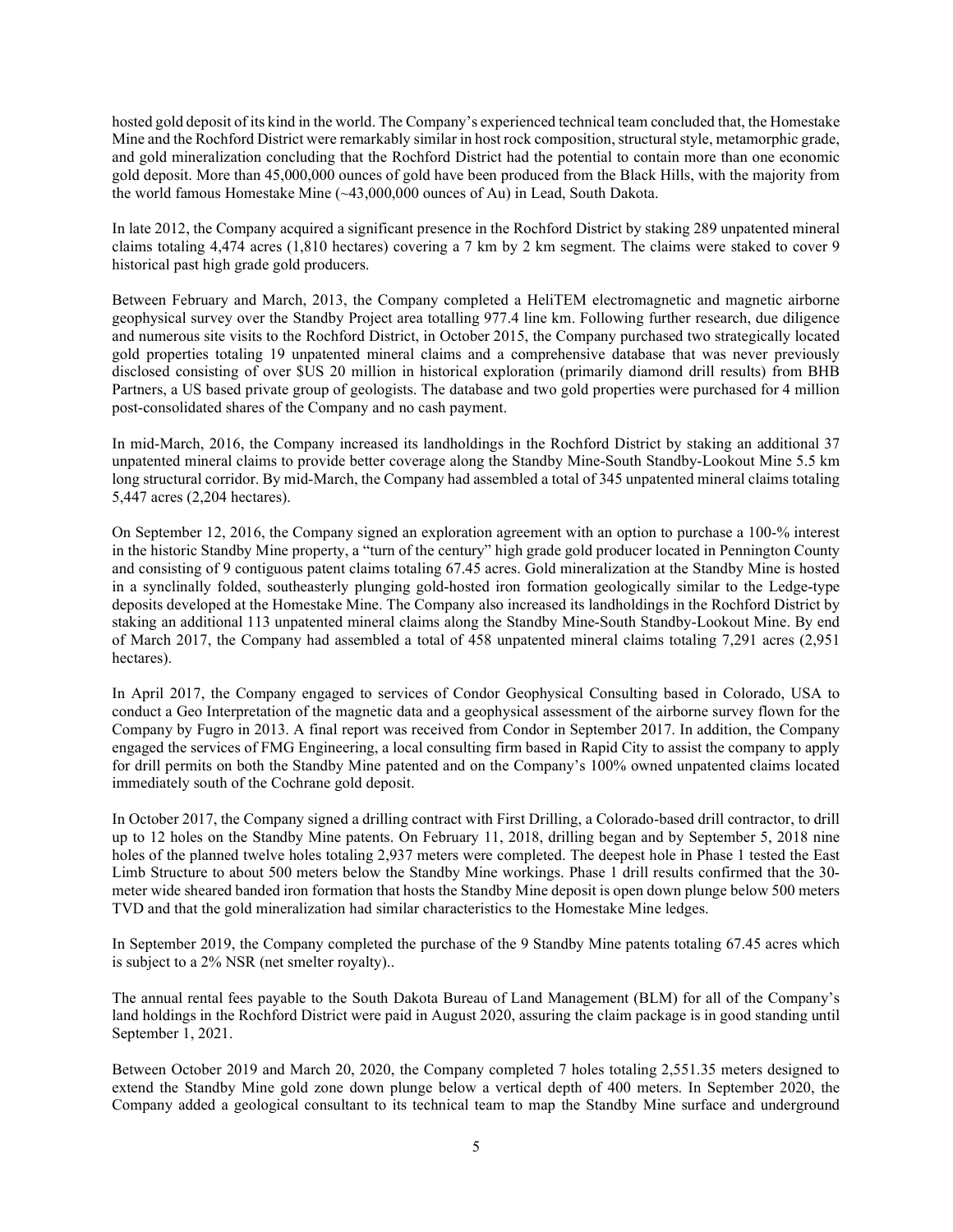geology and the Rochford District belt. Between September 26 and 29, 2020, the Company engaged Precision GeoSurveys to complete a 708 line kilometer airborne magnetic and radiometric survey over its land position in the Rochford area. The survey lines were flown at 50-m line separation at a height of 30-m above the terrain.

In July, 2020, the Company commissioned SRK Consulting (Canada) Inc. to complete a regional structural geological interpretation of electromagnetic, aeromagnetic and radiometric data generated in the Rochford Project area. This interpretation focused on defining the structural architecture that may impact to distribution of gold mineralization at a regional scale. This study by SRK concluded that the controls of gold mineralization is considered to be equivalent between the Rochford and Homestake Districts.

A 9,000m Phase 3 drill program is being proposed to drill gold targets along the 1800 meter long Standby gold zone using conventional drilling across the mineralized structure.

### Qualified Person

The technical contents in this document have been reviewed and approved by Nelson W. Baker, P.Eng., a qualified person as defined by National Instrument (NI) 43-101.

# SELECTED ANNUAL INFORMATION

The following table sets out selected financial information for the Company which has been derived from the Company's audited financial statements for the fiscal years ended March 31, 2021, 2020, and 2019.

|                                                                           | Fiscal $2021$ (\$)       | Fiscal $2020$ (\$) | Fiscal $2019($ S) |  |
|---------------------------------------------------------------------------|--------------------------|--------------------|-------------------|--|
|                                                                           |                          |                    |                   |  |
| Revenues                                                                  | $\overline{\phantom{a}}$ | ۰                  |                   |  |
| Income (loss) from continuing<br>operations                               | (1,117,714)              | (1,435,476)        | (1,000,091)       |  |
| Net income (loss)                                                         | (1,117,714)              | (1,435,476)        | (1,000,091)       |  |
|                                                                           |                          |                    |                   |  |
| Income (loss) from continuing<br>operations per share - basic and diluted | (0.01)                   | (0.02)             | (0.01)            |  |
| Net loss (loss) per share - basic and<br>diluted                          | (0.01)                   | (0.02)             | (0.01)            |  |
| Total assets                                                              | 10,862,902               | 9,889,381          | 6,359,045         |  |
| Total non-current liabilities                                             | 77,858                   | ٠                  |                   |  |
| Dividends                                                                 | $\overline{\phantom{a}}$ |                    |                   |  |

Factors That Affect the Comparability of the Annual Financial Data Disclosed Above

Net losses for the years ended March 31, 2021, 2020, and 2019 were \$1,117,714, \$1,435,476, and \$1,000,091, respectively. The general operating expenses excluding share-based payment expenses (2021 - \$872,659, 2020 - \$921,473, 2019 - \$875,702) are generally consistent for the last three fiscal years. The increase in total assets in fiscal 2021 and fiscal 2020 was due to equity financings completed for net proceeds of \$2,365,525 and \$3,992,728, respectively.

# DISCUSSION OF OPERATIONS

The Company is an exploration stage company and has no operating revenue. Expenditures related to mineral exploration and evaluation assets are capitalized. During the year ended March 31, 2021, the Company incurred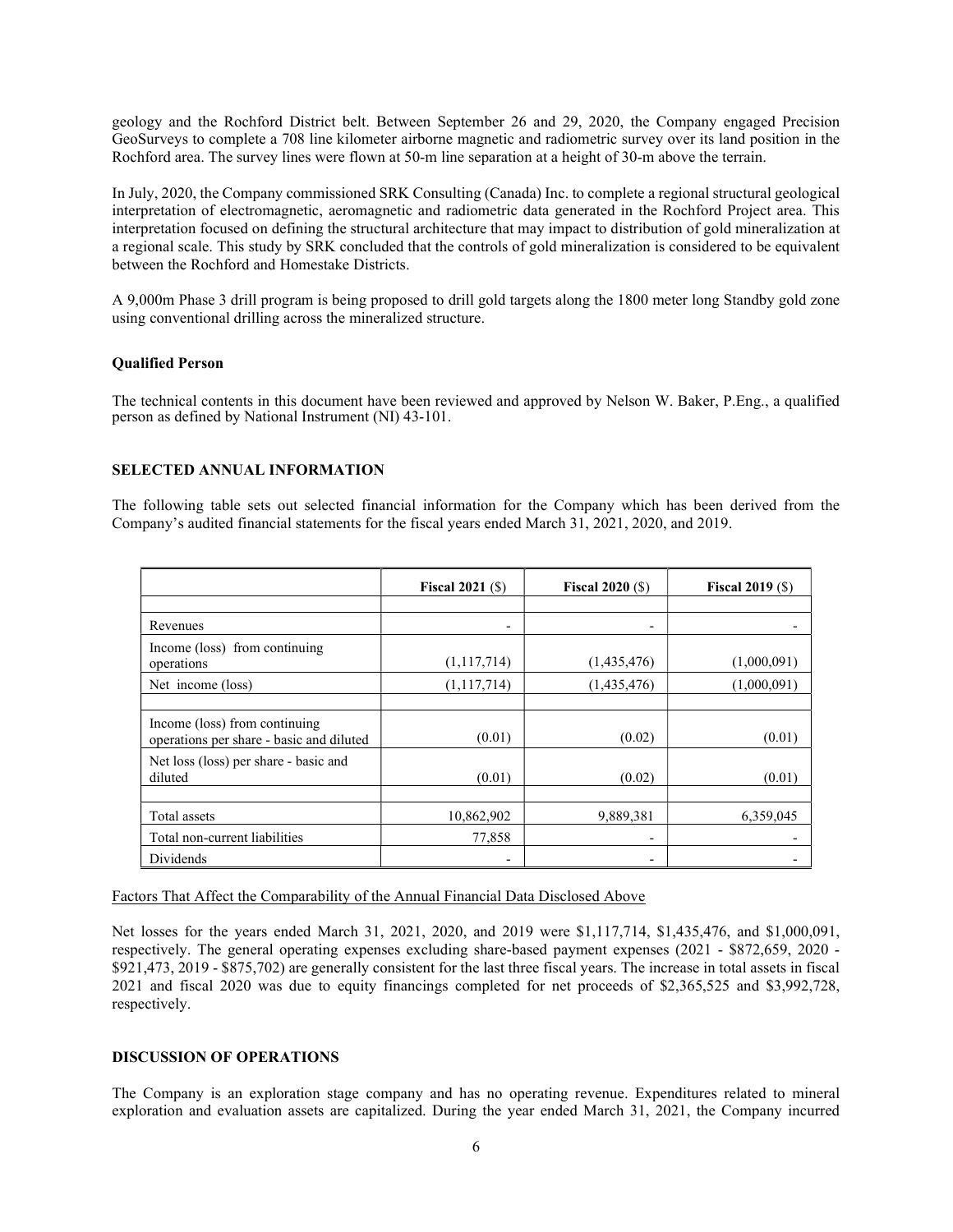\$118,767 (2020 - \$313,384) in acquisition and property claim maintenance costs and \$445,419 (2020 - \$3,016,374) in exploration expenditures. The details of the mineral expenditures are included in the note 7 to the consolidated financial statements.

During the year ended March 31, 2021, the Company reported a net loss of \$1,117,714 compared to a net loss of \$1,435,476 incurred in the year ended March 31, 2020. The loss in the fiscal 2021 relates primarily to general operating expenses of \$1,185,126 (2020 - \$1,467,427), partially mitigated by foreign exchange gain of \$67,248 (2020 - loss of \$69,343).

The general operating expenses excluding share-based payment expenses for the year ended March 31, 2021 were \$872,659 (2020 - \$921,473). The decrease in general operating expenses was mainly due to the decrease in activities in fiscal 2021 as a result of the Covid restrictions. Some of the significant expense items are summarized as follows:

- Consulting fees of \$92,437 (2020 \$109,824) relate to fees to contract consultants for corporate and general geological consulting work. The Company has cut down some of the contract services as part of its effort to reduce costs.
- Management fees of \$324,000 (2020 \$324,000) relate to fees to the Company's management team. The Company has entered into four consulting agreements with a director and three companies controlled separately by two directors and an officer of the Company for management and corporate financial consulting services. The total monthly fee for these management agreements is \$27,000 (2020 - \$27,000).
- Media and news dissemination of \$91,209 (2020 \$87,451) include costs of marketing firms, media events and publications, news dissemination and promotional materials.
- Professional fees of  $$124,065 (2020 $94,649)$  are comprised of  $$47,655 (2020 $19,196)$  for legal and  $$76,410$ (2020 - \$75,453) for accounting and audit related costs. The increase in legal fees in fiscal 2020 relates mainly to permit matters on the Rochford project.

Share-based payment expenses of \$312,467 (2020 - \$545,954), a non-cash charge, are the estimated fair value of the stock options were vested during the period. The Company used the Black-Scholes option pricing model for the fair value calculation.

# SUMMARY OF QUARTERLY RESULTS

The following table sets forth selected unaudited financial information for the Company's eight most recent quarters ending with the last quarter for the three months ended on March 31, 2021.

|                                                                                 | For the Three Months Ending |                          |                   |                    |                          |                  |                   |                  |
|---------------------------------------------------------------------------------|-----------------------------|--------------------------|-------------------|--------------------|--------------------------|------------------|-------------------|------------------|
|                                                                                 | <b>Fiscal 2021</b>          |                          |                   | <b>Fiscal 2020</b> |                          |                  |                   |                  |
|                                                                                 | Mar. 31,<br>2021            | Dec. 31,<br>2020         | Sept. 30,<br>2020 | Jun. 30,<br>2020   | Mar. 31,<br>2020         | Dec. 31,<br>2019 | Sept. 30,<br>2019 | Jun. 30,<br>2019 |
|                                                                                 | $(\$)$                      | <b>(\$)</b>              | <b>(\$)</b>       | <b>(\$)</b>        | <b>(\$)</b>              | <b>(S)</b>       | <b>(\$)</b>       | <b>(\$)</b>      |
| Total revenues                                                                  | ۰                           | $\overline{\phantom{a}}$ |                   |                    | $\overline{\phantom{a}}$ | ۰                |                   |                  |
| Income (loss) from<br>continuing operations                                     | (461, 174)                  | (222,071)                | (203, 168)        | (231,301)          | (436,280)                | (545, 522)       | (215, 257)        | (238, 417)       |
| Net income (loss)                                                               | (461, 174)                  | (222,071)                | (203, 168)        | (231, 301)         | (436,280)                | (545, 522)       | (215, 257)        | (238, 417)       |
| Income (loss) from<br>continuing operations<br>per share - basic and<br>diluted | (0.01)                      | (0.00)                   | (0.00)            | (0.00)             | (0.01)                   | (0.01)           | (0.00)            | (0.00)           |
| Net income (loss) per<br>share - basic and<br>diluted                           | (0.01)                      | (0.00)                   | (0.00)            | (0.00)             | (0.01)                   | (0.01)           | (0.00)            | (0.00)           |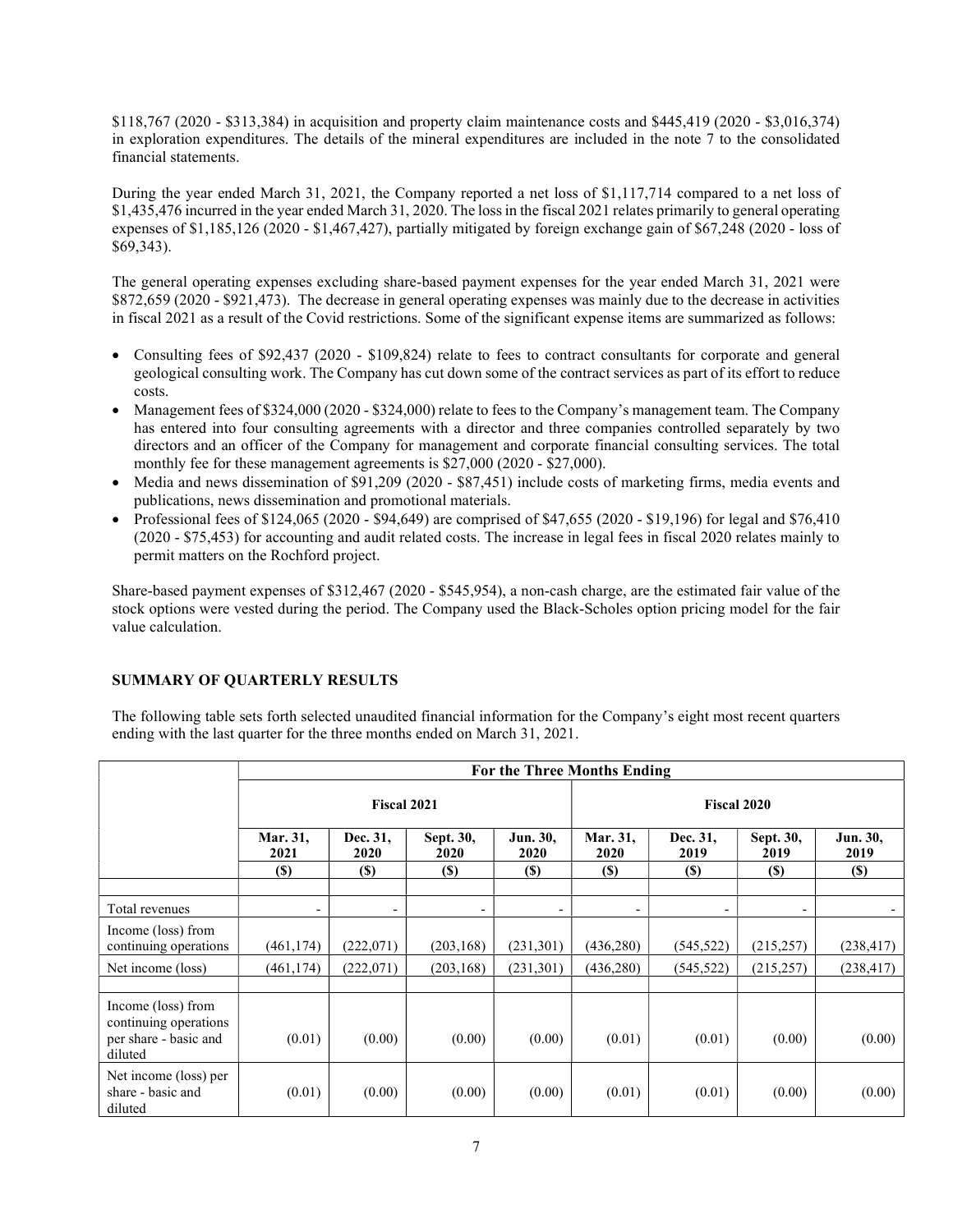### FOURTH QUARTER

In the fourth quarter ended March 31, 2021 the Company incurred a net loss of \$461,174 (2020 - \$436,280). The current period's loss was mainly caused by general operating expenses of \$467,539 (2020 - \$470,300), partially mitigated by foreign exchange gain of \$6,343 (2020 - loss of \$67,055). The general operating expenses excluding share-based payment expenses for the quarter ended March 31, 2021 were \$205,993 (2020 - \$267,751). Factors affecting the loss for the current quarter are similar to those explained under the "Discussion of Operations" Section.

### LIQUIDITY AND CAPITAL RESOURCES

As at March 31, 2021, the Company had a cash balance of \$456,167, an increase of \$325,692 from the cash balance of \$130,475 on March 31, 2020. The Company spent \$857,794 (2020 - \$1,223,783) in operating activities and \$1,127,414 (2020 - \$2,560,204) on its mineral exploration project. During the year ended March 31, 2021, the Company received net proceeds of \$2,365,525 (2020 - \$3,992,728) from issuance of common shares and paid \$54,625 (2020 - \$45,468) of lease liability.

The Company had working capital of \$114,643 as at March 31, 2021 compared to working capital deficiency of \$888,585 as at March 31, 2020.

Management estimates that the general operating costs, excluding share-based payments expense, for the next 12 months will be approximately \$900,000. At present, the Company does not have sufficient capital resources to meet its anticipated operating and capital requirements for the next 12 months. The Company will continue to monitor the current economic and financial market conditions and evaluate their impact on the Company's liquidity and future prospects.

#### Going Concern

The Company is an exploration stage company. At present, the Company's operations do not generate cash flow and its financial success is dependent on management's ability to discover economically viable mineral deposits. The mineral exploration process can take many years and is subject to factors that are beyond the Company's control. In order to continue as a going concern and to meet its corporate objectives, which primarily consist of exploration work on its mineral properties, the Company will require additional financing through debt or equity issuances or other available means. Although the Company has been successful in the past in obtaining financing, there is no assurance that it will be able to obtain adequate financing in the future or that such financing will be on terms advantageous to the Company. Management believes it will be able to raise equity capital as required in the long term, but recognizes there will be risks involved that may be beyond their control. The annual and interim financial statements do not include any adjustments to the recoverability and classification of reduced asset amounts and classification of liabilities that might be necessary should the Company be unable to continue operations. These adjustments could be material. The Company is not subject to material externally-imposed capital constraints.

#### OFF-BALANCE SHEET ARRANGEMENTS

The Company does not have any off-balance sheet arrangements.

#### RELATED PARTY TRANSACTIONS

Amounts due to related parties of \$nil (2020 - \$94,389) were for services rendered to the Company by the directors and officers or companies controlled by its directors and officers or former directors and are unsecured, non-interest bearing, and have no specific terms of repayment.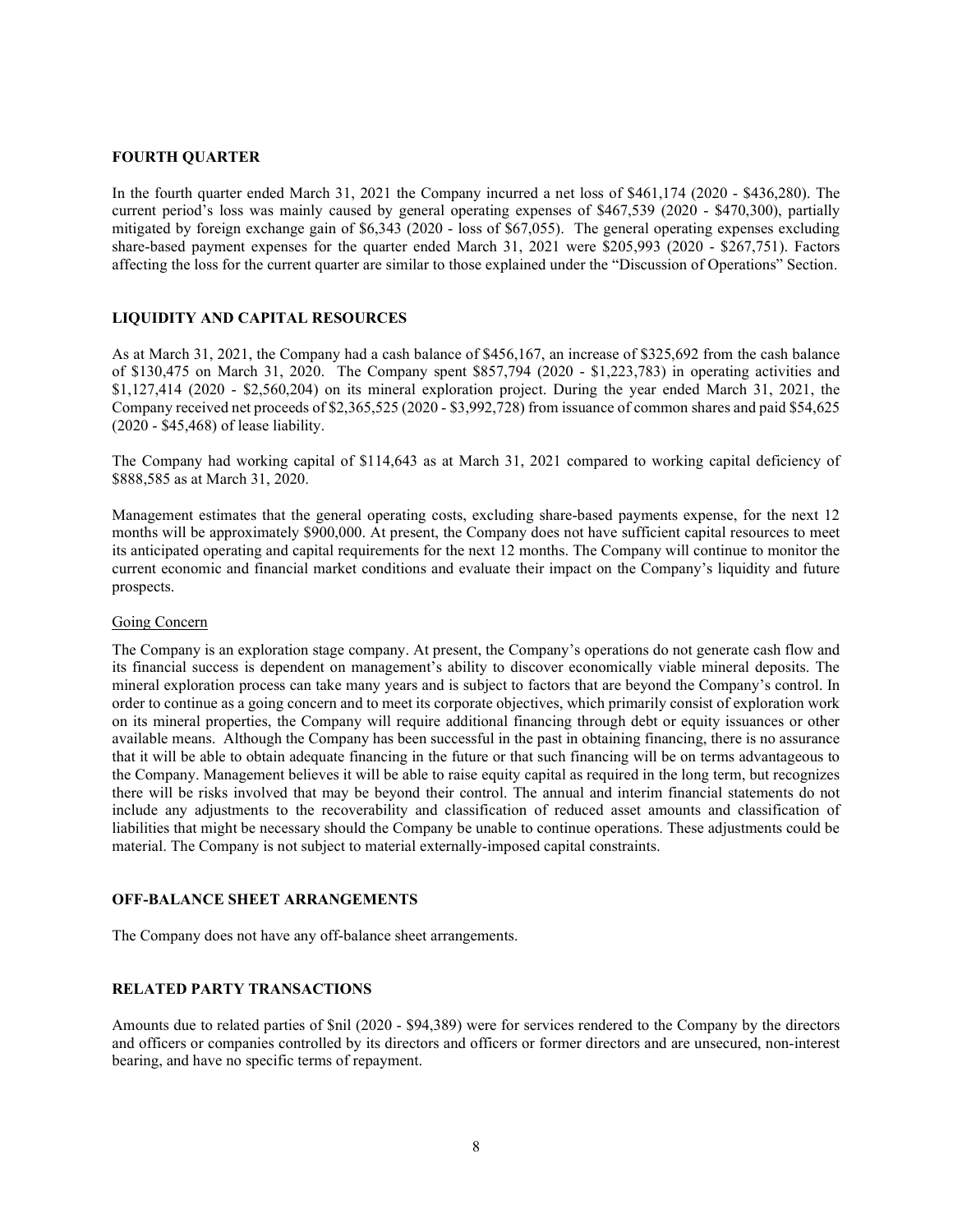During the year ended March 31, 2019, the Company received loans of \$35,000 from the President of the Company. During the year ended March 31, 2020, the Company received additional loans of \$25,400 from the President of the Company. The loans are unsecured, bear annual interest at 5% and are payable on demand. As at March 31, 2020, the Company had repaid the loan in full together with the accrued interest of \$890.

During the year ended March 31, 2020, the Company received loans of \$18,135 from a company controlled by a director of the Company. The loans are unsecured, bear annual interest at 5% and are payable on demand. As at March 31, 2020, the Company had repaid the loan in full together with the accrued interest of \$199.

Key management personnel include directors (executive and non-executive) and senior officers of the Company. The compensation paid or payable to key management personnel during the years ended March 31 is as follows:

|                                                              | 2021                                  | 2020                         |
|--------------------------------------------------------------|---------------------------------------|------------------------------|
| Consulting fees<br>Professional fees<br>Share-based payments | \$<br>324,000 \$<br>62,354<br>242,474 | 324,000<br>74,031<br>238,412 |
| Total                                                        | 628,828                               | 636,443                      |

The Company entered into the following transactions relating to key management personnel and entities over which they have control or significant influence during the year ended March 31, 2021:

- a) Incurred management fees of \$120,000 (2020 \$120,000) to a company controlled by the President of the Company.
- b) Incurred management fees of \$60,000 (2020 \$60,000) to a company controlled by a director of the Company.
- c) Incurred management fees of \$84,000 (2020 \$84,000) to a director of the Company.
- d) Incurred professional fees of \$13,842 (2020 \$15,961) and share issuance costs of \$nil (2020 \$10,220) to a company which a director of the Company is an officer.
- e) Incurred professional fees of \$48,045 (2020 \$47,850) and management of \$60,000 (2020 \$60,000) to a company controlled by the Chief Financial Officer of the Company.
- f) Incurred professional fees of \$467 (2020 \$nil) and other fees of \$2,783 (2020 \$nil) to a company with the Secretary in common with the Company.

The Company has entered into four consulting agreements with a director and three companies controlled separately by two directors and an officer of the Company for management and corporate consulting services for a total monthly fee of \$27,000 plus applicable taxes. These agreements are for a one year term and continue thereafter on a month to month basis and may be terminated with a six month notice or a termination payment equal to six months' remuneration.

# CRITICAL ACCOUNTING ESTIMATES

The preparation of the Company's consolidated financial statements requires management to make estimates and assumptions that affect the reported amounts of assets and liabilities at the date of the financial statements and reported amounts of expenses during the period. Actual results could differ from these estimates. The Company's management reviews these estimates and underlying assumptions on an ongoing basis, based on experience and other factors, including expectations of future events that are believed to be reasonable under the circumstances. Revisions to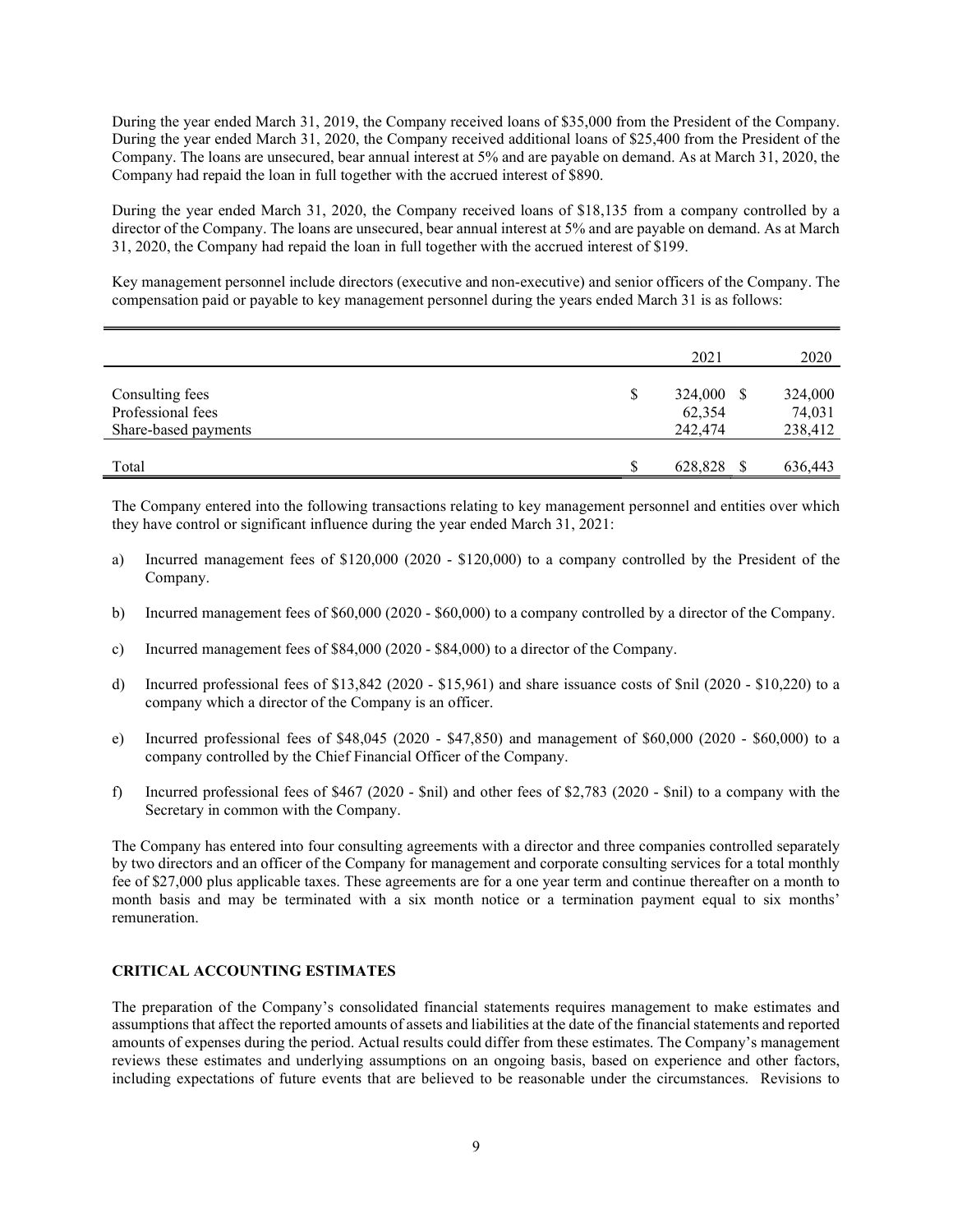estimates are adjusted for prospectively in the period in which the estimates are revised. Significant areas requiring the use of management estimates include:

- i) The determination of the fair value of stock options and agent's warrants using stock pricing models, require the input of highly subjective assumptions, including the expected price volatility. Changes in the subjective input assumptions could materially affect the fair value estimate.
- ii) The determination of deferred income tax assets or liabilities requires subjective assumptions regarding future income tax rates and the likelihood of utilizing tax carry-forwards. Changes in these assumptions could materially affect the recorded amounts.

# FINANCIAL INSTRUMENTS

The Company classified its financial instruments as follows: cash and restricted cash classified as subsequently measured at amortized cost; trade and other payables and amounts due to related parties as subsequently measured at amortized cost financial liabilities. The carrying amount of financial assets and liabilities carried at amortized cost is a reasonable approximation of fair value due to the relatively short period to maturity of these financial instruments.

#### Financial risk management

The Company's financial risks arising from its financial instruments are credit risk, liquidity risk, interest rate risk and foreign exchange rate risk. The Company's exposures to these risks and the policies on how to mitigate these risks are set out below. Management manages and monitors these exposures to ensure appropriate measures are implemented on a timely and effective manner.

#### Credit risk

Credit risk is the risk of potential loss to the Company if the counter party to a financial instrument fails to meet its contractual obligations. The credit risk of the Company is associated with cash and restricted cash. The credit risk with respect to its cash and restricted cash is minimal as they are held with high-credit quality financial institutions. Management does not expect these counterparties to fail to meet their obligations.

### Liquidity risk

Liquidity risk is the risk that the Company will not meet its obligations associated with its financial liabilities as they fall due. The Company performs cash flow forecasting for each fiscal year to ensure there is sufficient cash available to fund its projects and operations. As at March 31, 2021, the Company had a cash balance of \$456,167 and current liabilities of \$506,880. The Company's financial liabilities include trade and other payables which have contractual maturities of 30 days or are due on demand.

At present, the Company's operations do not generate cash flow. The Company's primary source of funding has been the issuance of equity securities through private placements and the exercise of stock options and warrants as well as loans from related parties. Despite previous success in completing these financings, there is no guarantee of obtaining future financings.

#### Interest rate risk

Interest risk is the risk that fair value or future cash flows of a financial instrument will fluctuate because of changes in the market interest rates. The Company is exposed to interest rate risk to the extent that the cash maintained at the financial institutions. The interest rate risks on cash and restricted cash are not considered significant due to their short-term nature and maturity.

### Foreign exchange rate risk

Foreign exchange risk is the risk that fair value or future cash flows of a financial instrument will fluctuate because of changes in foreign exchange rates. The Company's functional currency is the Canadian dollar and major purchases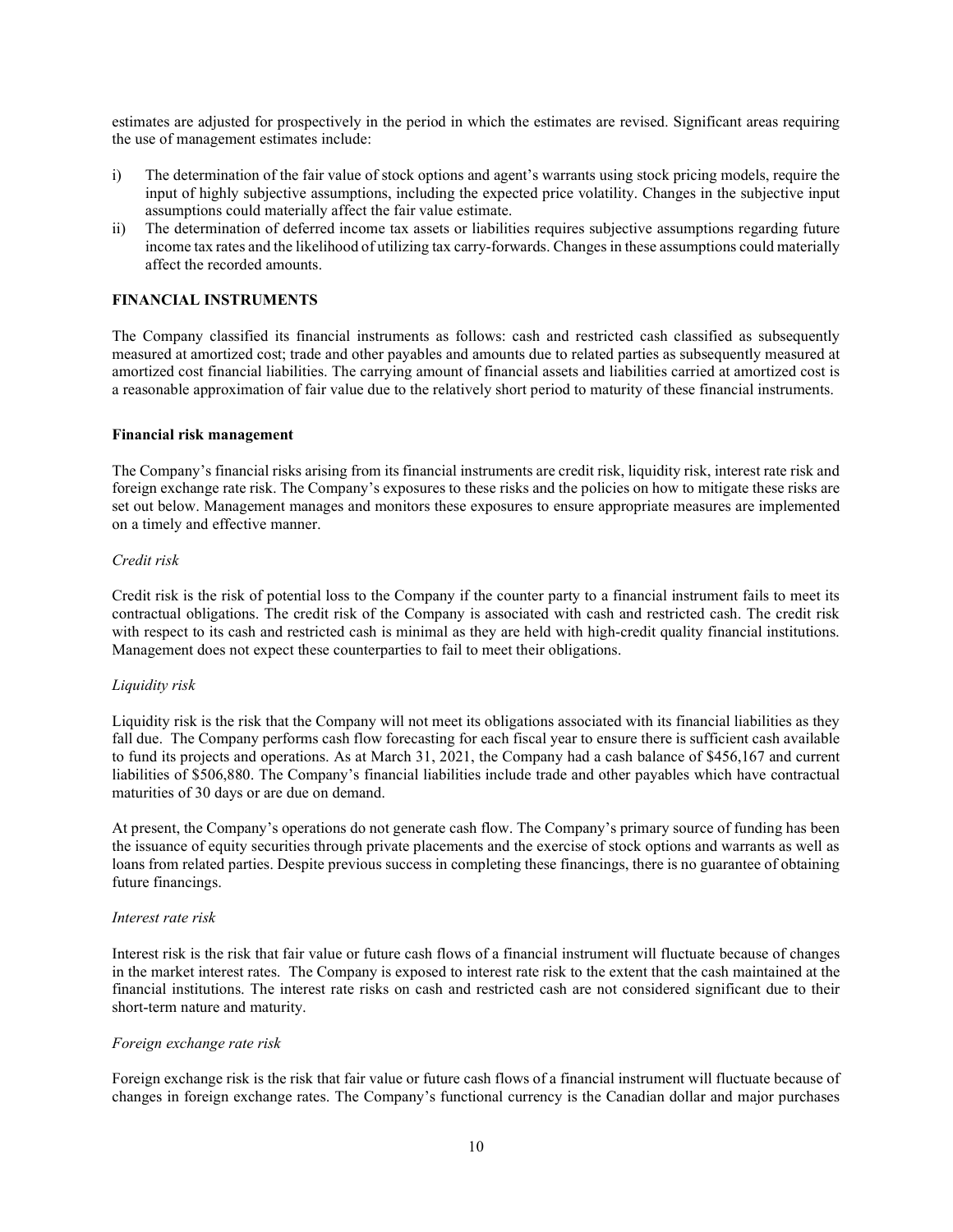are transacted in Canadian dollars. The Company funds certain operations, exploration and administrative expenses in the United States by using US dollars converted from its Canadian bank accounts. At March 31, 2021, the Company had financial assets of \$132,007 and financial liabilities of \$421,450 denominated in United States dollars. A 10% strengthening of the US dollar would affect net loss by approximately \$29,000. The Company does not hedge its foreign exchange risk.

# OUTSTANDING SHARE DATA

The Company had the following common shares, stock options and warrants outstanding as at the date of this report:

| Issued and Outstanding Common shares | 102,208,369 |
|--------------------------------------|-------------|
| Stock options                        | 7,425,000   |
| Warrants                             | 8,247,267   |
|                                      |             |
|                                      | 117,880,636 |

### CHANGES IN ACCOUNTING POLICIES INCLUDING INITIAL ADOPTION

#### New accounting standards

The Company has reviewed future new and amended IFRS pronouncements and determined that there are no standards that are not yet effective that would be expected to have a material impact on the Company's consolidated financial statements.

# RISK AND UNCERTAINTIES

#### Operating Hazards and Risks

Mineral exploration involves many risks. The operations in which the Company has a direct or indirect interest will be subject to all the hazards and risks normally incidental to exploration, any of which could result in work stoppages and damage to persons or property or the environment and possible legal liability for any and all damage. Fires, power outages, labour disruptions, flooding, landslides and the inability to obtain suitable or adequate machinery, equipment or labour are some of the risks involved in the conduct of exploration programs. In addition, certain properties of the Company are located within the areas that may include Native American asserted traditional territories, and the exploration and development of these properties may affect or be perceived to affect asserted Native American rights and titles, which may cause permitting delays or opposition by Native American groups.

### Environmental Factors

The Company currently conducts exploration activities in South Dakota of US. Such activities are subject to various laws, rules and regulations governing the protection of the environment. Such legislation imposes rigorous standards on the mining industry to reduce or eliminate the effects of waste generated by extraction and processing operations and subsequently deposited on the ground or emitted into the air or water.

All phases of the Company's operations are subject to environmental regulation in the jurisdictions in which it operates. Environmental legislation is evolving in a manner which requires stricter standards and enforcement, increased fines and penalties for non-compliance, more stringent environmental assessments of proposed properties and a heightened degree of responsibility for companies and their officers, directors and employees. There is no assurance that future changes in environmental regulation, if any, will not adversely affect the Company's operations. The cost of compliance with changes in governmental regulations has the potential to preclude entirely the economic development of a property.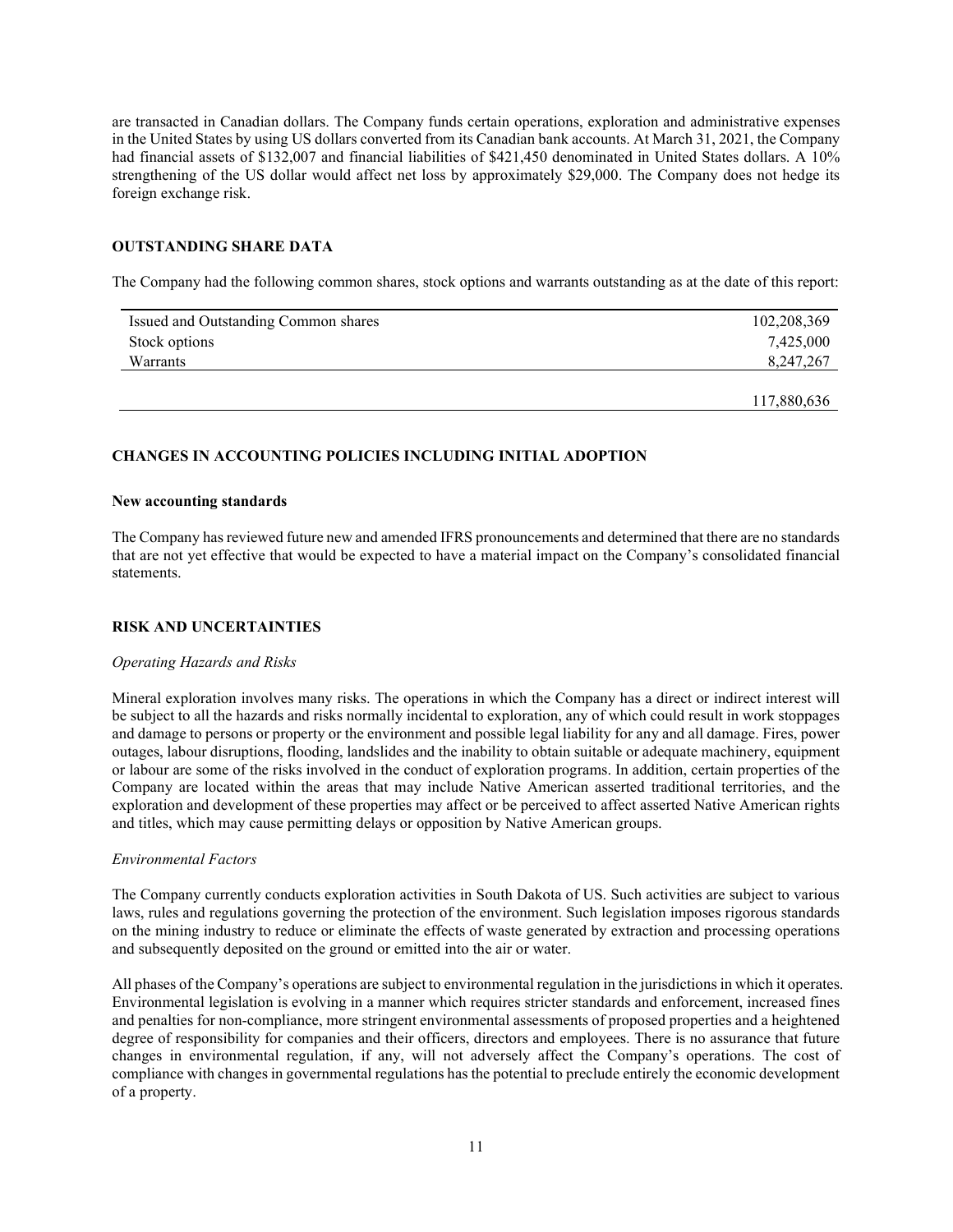The Company is able to conduct its exploration within the provisions of the applicable environmental legislation without undue constraint on its ability to carry on efficient operations. The estimated annual cost of environmental compliance for all properties held by the Company in the exploration stage is minimal and pertains primarily to carrying out diamond drilling, trenching or stripping. Environmental hazards may exist on the Company's properties, which hazards are unknown to the Company at present, which have been caused by previous or existing owners or operators of the properties.

### Governmental Regulation

Exploration activities on the Company's properties are affected to varying degrees by: (i) government regulations relating to such matters as environmental protection, health, safety and labour; (ii) mining law reform; (iii) restrictions on production, price controls, and tax increases; (iv) maintenance of claims; (v) tenure; and (vi) expropriation of property. There is no assurance that future changes in such regulation, if any, will not adversely affect the Company's operations. Changes in such regulation could result in additional expenses and capital expenditures, restrictions on the availability of capital, competition, reserve uncertainty, potential conflicts of interest, title risks, dilution, and restrictions and delays in operations, the extent of which cannot be predicted.

The Company is at the exploration stage on all of its properties. Exploration on the Company's properties requires responsible best exploration practices to comply with company policy, government regulations, maintenance of claims and tenure. All mining activities in South Dakota, regardless of the private or public status of the land on which they occurs, are regulated through the South Dakota Mined Land Reclamation Act, and the South Dakota Mined Land Reclamation Regulations. The South Dakota Department of Environment of Natural Resources (DENR) administers the state mining laws; mining-related environmental permits are issued by the DENR and its governor appointed citizen boards.

If any of the Company's projects are advanced to the development stage, those operations will also be subject to various laws and regulations concerning development, production, taxes, labour standards, environmental protection, mine safety and other matters.

# Additional Funding Requirements

Further exploration on and development of, the Company's projects will require additional resources and funding. The Company currently does not have sufficient funds to fully develop these projects. In addition, any positive production decision, if achieved, would require significant funding for project engineering and construction. Accordingly, the continuing development of the Company's properties will depend upon the Company's ability to obtain financing through debt financing, equity financing, the joint venturing of projects, or other means. There is no assurance that the Company will be successful in obtaining the required financing for these or other purposes, including for general working capital.

# FORWARD LOOKING STATEMENTS

This MD&A contains certain forward‐looking information and statements. These forward-looking statements are based on current expectations and various estimates, factors and assumptions as at the date of this MD&A. The words "expects", "plans", "anticipates", "believes", "intends", "estimates", "projects", "potential", "interprets", "may", "will" and similar expressions identify forward-looking statements. Information concerning the interpretation of drill results may also be considered a forward-looking statement; as such information constitutes a prediction of what mineralization might be found to be present if and when a project is actually developed. The forward-looking statements reflect the current beliefs of the management of the Company, and are based on currently available information. Readers are cautioned not to place undue reliance on these statements as they are subject to known and unknown risks, uncertainties and other factors, which could cause the actual results, performance, or achievements of the Company to differ materially from those expressed in, or implied by, such forward-looking statements. The Company assumes no obligation to update or revise any forward-looking statement, whether as a result of new information, future events or any other reason.